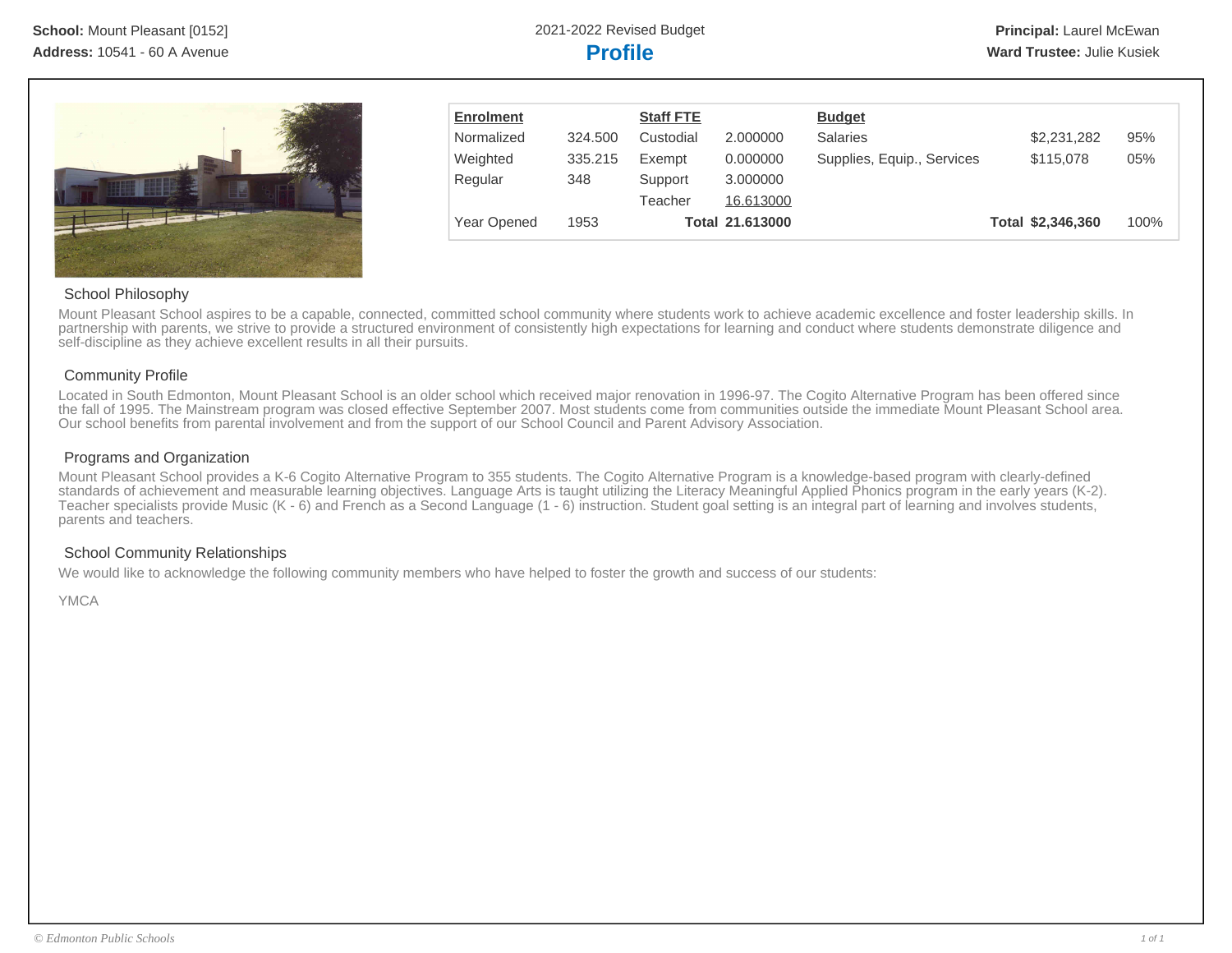**School:** Mount Pleasant [0152] 2020-2021 Results Review **Principal:** Laurel McEwan Address: 10541 - 60 A Avenue **Results and Implications Results and Implications Ward Trustee:** Michael Janz

#### **Division Priorities 2018-2022**

- 1. Foster growth and success for every student by supporting their journey from early learning through high school completion and beyond.
- 2. Provide welcoming, high quality learning and working environments.
- 3. Enhance public education through communication, engagement and partnerships.

Based on the three SMART goals that were established for 2020-2021, report on the results you achieved (with evidence, including referencing the school's Alberta Education Assurance Measure results (formerly the Accountability Pillar results) and describe how achievement of the goal supports the above Division Priorities that were in effect when the goal was set.

By June 2021, teachers will deepen their understanding and skill set in the effective use of technology to support high-quality teaching and learning with a focus on conceptual understanding. As teachers apply these principles in their planning, instruction and regular assessments, students will be better equipped to uncover conceptual relationships and transfer their learning both within and across disciplines. Interim measures will be in place throughout the year to track student academic progress. Tailored supports will be put in place to respond to individual student areas of need in a timely manner. Indicators of success will include an increase in student achievement evidenced by internal school measures.

#### **Results Achieved:**

Anticipating a need to pivot to remote learning in response to the pandemic, teachers responded with proactive planning to ensure continuity of high-level instruction. This shift in instructional delivery involved approaching teaching and learning in a different way, with particular attention to student engagement, academic expectations and effective assessment practices in an online platform. Teachers worked collaboratively with Windsor Park School to develop online platforms where students could maintain a high level of rigor and academic success both in person and during remote learning. Internal school measures indicated an increase in student achievement from the previous year, with 99% of students writing at grade level and 98% of students reading at grade level.

By June 2021, teacher capacity to improve student achievement will continue to be enhanced through systematic, targeted collaboration related to the implementation of research-based practices on the use of technology to support quality teaching and learning. Indicators of success will include an increase in our Educational Quality and School Improvement measures evidenced by the Accountability Pillar.

#### **Results Achieved:**

Teachers participated in ongoing, targeted professional development and collaboration in partnership with Windsor Park School in relation to embedding technology to enhance quality teaching and learning environments for both online and in person instruction. With a focus on the most impactful, evidence-based practices and opportunities to learn from one another through collaboration, teachers continue to hone their instructional knowledge and skills. According to the Alberta Education Assurance Survey, our results in the Education Quality category maintained an overall level of Excellent, increasing from 91.9% to 93.4%. The new survey did not include a School Improvement domain, therefore there is no data available for this measure.

By June 2021, staff will continue to enhance communication between home and school to promote the active involvement of families in student learning. Communication practices will demonstrate commitment to relationships with parents by using processes that are inclusive, transparent, responsive and accountable. Indicators of success will include feedback from stakeholders and an increase in our Parental Involvement measure evidenced by the Accountability Pillar.

#### **Results Achieved:**

Increasing engagement and partnerships in learning was a key priority at Mount Pleasant School. The School Council launched an online parent survey to measure parent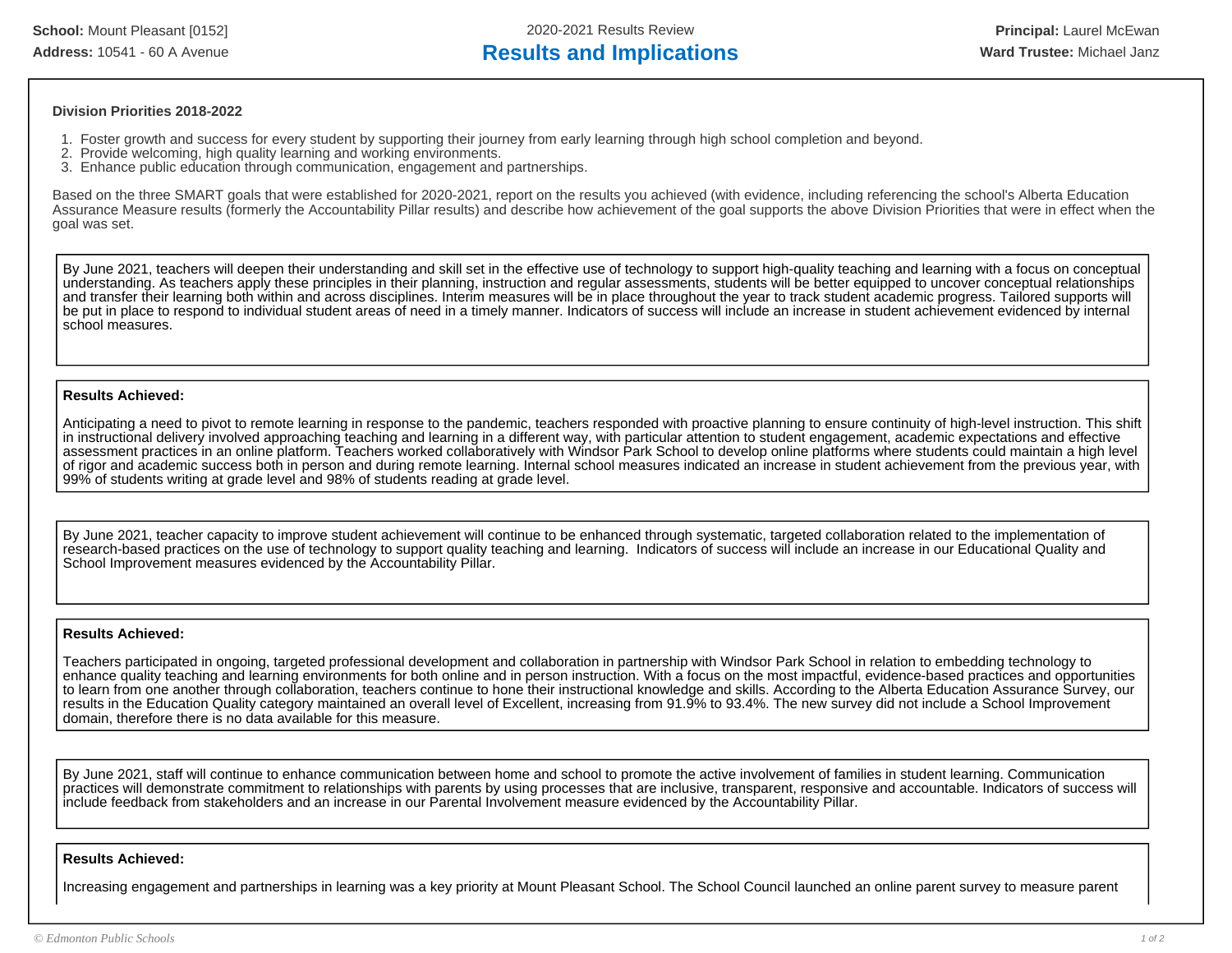engagement levels and inform strategies to increase and sustain their engagement with the school and in their children's learning journey, especially during the ongoing COVID-19 pandemic. This was an extremely collaborative effort between School Council and the school administration. In April 2021, the survey research culminated in a parent-facing presentation encapsulating survey results and a more extended report to the school with key considerations for enhancing engagement and communication with the parent body. According to the Alberta Education Assurance Survey, our results in the Parental Involvement category increased from 77.8% to 85.0%, maintaining an overall level of Excellent.

#### **What were the biggest challenges encountered in 2020/21?**

The ongoing pandemic continues to have an impact on our school faculty, our students, and the families we serve. Although teachers worked diligently to respond to a changing class roster and subsequent learning needs each quarter, there is a degree of learning loss this year that is new to our school. For students, the constant changes during the school year has impacted their mental health resulting in increased levels of stress and anxiety. For parents, one challenge they identified was in their ability to keep engaged in their child(ren)'s learning journey and school activities.

#### **What are the implications from 2020/21 that will impact your current year plan?**

Supporting students who are performing below grade level in reading, writing and mathematics will be a top priority in the coming year. Teachers will identify those students who require additional supports and put interventions in place to address their specific needs.

Student mental health is another area we will address, helping them navigate through adversity and negotiate for the resources they need throughout the upcoming school year. Using data from Dr. Ungar's survey on Youth Resilience, Mount Pleasant faculty will assess the needs of our students and identify research-based strategies to incorporate in their classroom to support student resilience.

To discover potential avenues for enabling engagement during these times, parents were asked for their recommendations on what Mount Pleasant can do to help them stay engaged. Many barriers to parent engagement may be overcome by offering parents opportunities to engage virtually and increase the regularity of home/school communication. Mount Pleasant will explore more meaningful opportunities that would have the most significant impact on overall engagement.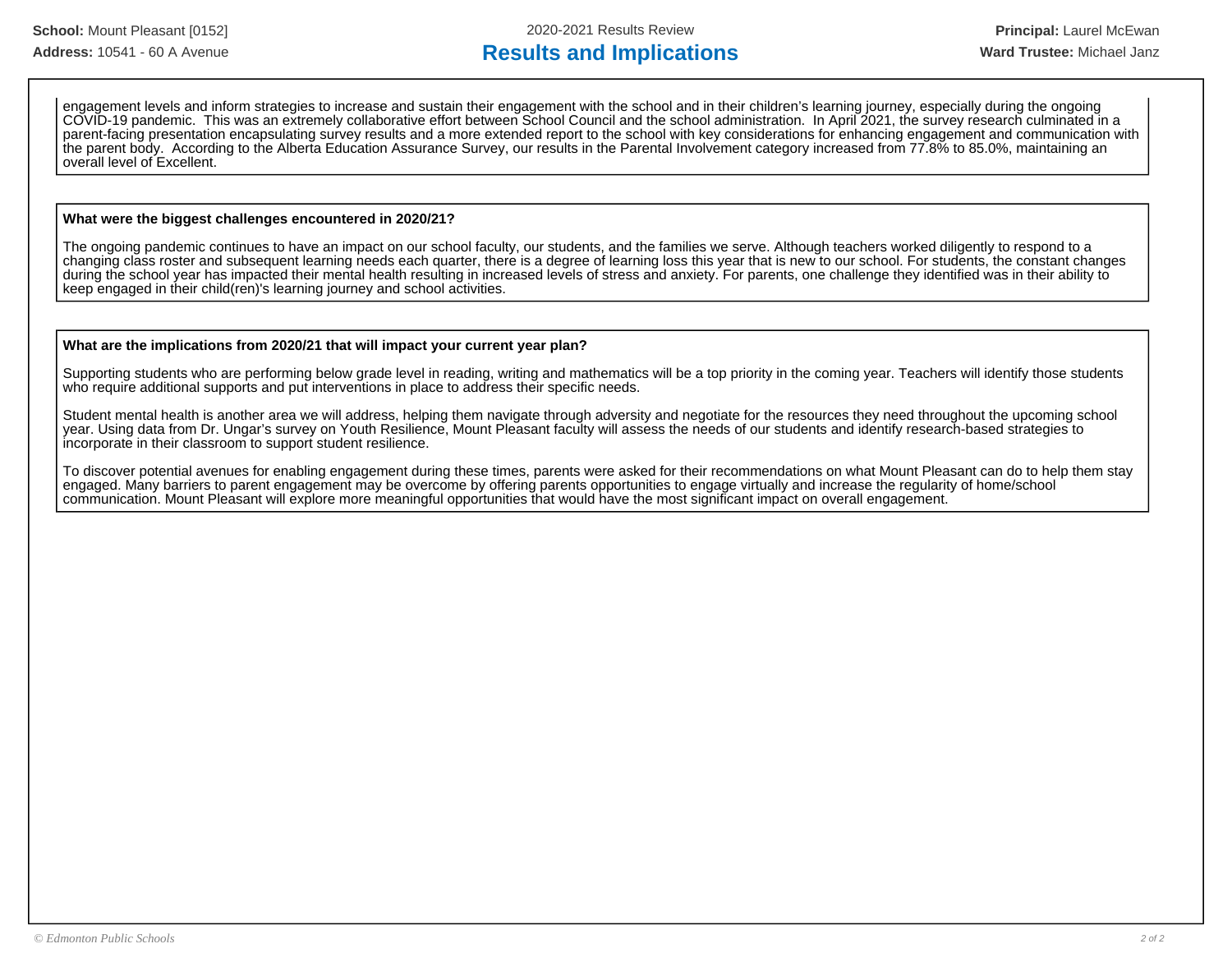## **Required Alberta Education Assurance Measures - Overall Summary**



**Spring 2021** 

### **Mount Pleasant School (7524)**

|                                   |                                                                          | <b>Mount Pleasant School (7524)</b> |                     |                        | <b>Measure Evaluation</b> |             |                  |  |
|-----------------------------------|--------------------------------------------------------------------------|-------------------------------------|---------------------|------------------------|---------------------------|-------------|------------------|--|
| <b>Assurance Domain</b>           | <b>Measure</b>                                                           | Current<br><b>Result</b>            | Prev Year<br>Result | Prev 3 Year<br>Average | Achievement               | Improvement | Overall          |  |
| Student Growth and<br>Achievement | <b>Student Learning Engagement</b>                                       | 85.2                                | n/a                 | n/a                    | n/a                       | n/a         | n/a              |  |
|                                   | Citizenship                                                              | 84.3                                | 84.2                | 879                    | Very High                 | Maintained  | <b>Excellent</b> |  |
|                                   | 3-year High School Completion                                            | n/a                                 | n/a                 | n/a                    | n/a                       | n/a         | n/a              |  |
|                                   | 5-year High School Completion                                            | n/a                                 | n/a                 | n/a                    | n/a                       | n/a         | n/a              |  |
|                                   | <b>PAT: Acceptable</b>                                                   | n/a                                 | n/a                 | 100.0                  | n/a                       | n/a         | n/a              |  |
|                                   | <b>PAT: Excellence</b>                                                   | n/a                                 | n/a                 | 88.0                   | n/a                       | n/a         | n/a              |  |
|                                   | Diploma: Acceptable                                                      | n/a                                 | n/a                 | n/a                    | n/a                       | n/a         | n/a              |  |
|                                   | Diploma: Excellence                                                      | n/a                                 | n/a                 | n/a                    | n/a                       | n/a         | n/a              |  |
| Teaching & Leading                | <b>Education Quality</b>                                                 | 93.4                                | 91.9                | 93.9                   | Very High                 | Maintained  | <b>Excellent</b> |  |
| Learning Supports                 | Welcoming, Caring, Respectful and Safe Learning<br>Environments (WCRSLE) | 85.0                                | n/a                 | n/a                    | n/a                       | n/a         | n/a              |  |
|                                   | <b>Access to Supports and Services</b>                                   | 80.5                                | n/a                 | n/a                    | n/a                       | n/a         | n/a              |  |
| Governance                        | <b>Parental Involvement</b>                                              | 85.0                                | 77.8                | 83.9                   | Very High                 | Maintained  | Excellent        |  |
| For Intern<br>Notes.              |                                                                          |                                     |                     |                        |                           |             |                  |  |

#### Notes:

1. Data values have been suppressed where the number of respondents/students is fewer than 6. Suppression is marked with an asterisk (\*).

- 2. The 2020/21 administration of the AEA survey was a pilot. The Citizenship measure was adjusted to reflect the introduction of the new AEA survey measures. In addition, participation in the survey was impacted by the COVID-19 pandemic. Evaluations have not been calculated as 2020/21 survey results are not comparable with other years.
- 3. Participation in the 2019/20 Diploma Exams was impacted by the COVID-19 pandemic. In the absence of Diploma Exams, achievement level of diploma courses were determined solely by school-awarded marks. Caution should be used when interpreting high school completion rate results over time.
- 4. The "N/A" placeholder for the "Current Result" for PAT and Diploma Exam measures are included until results can be updated in the Fall.
- 5. Aggregated PAT results are based upon a weighted average of percent meeting standards (Acceptable, Excellence). The weights are the number of students enrolled in each course. Courses included: English Language Arts (Grades 6, 9, 9 KAE), Français (6e et 9e année), French Language Arts (6e et 9e année), Mathematics (Grades 6, 9, 9 KAE), Science (Grades 6, 9, 9 KAE), Social Studies (Grades 6, 9, 9 KAE).
- 6. Participation in the Provincial Achievement Tests and Diploma Examinations was impacted by the fires in 2016 and 2019, as well as by the COVID-19 pandemic in 2020. Caution should be used when interpreting trends over time
- 7. Aggregated Diploma results are a weighted average of percent meeting standards (Acceptable, Excellence) on Diploma Examinations. The weights are the number of students writing the Diploma Examination for each course. Courses included: English Language Arts 30-1, English Language Arts 30-2, French Language Arts 30-1, Français 30-1, Mathematics 30-1, Mathematics 30-2, Chemistry 30, Physics 30, Biology 30, Science 30, Social Studies 30-1, Social Studies 30-2.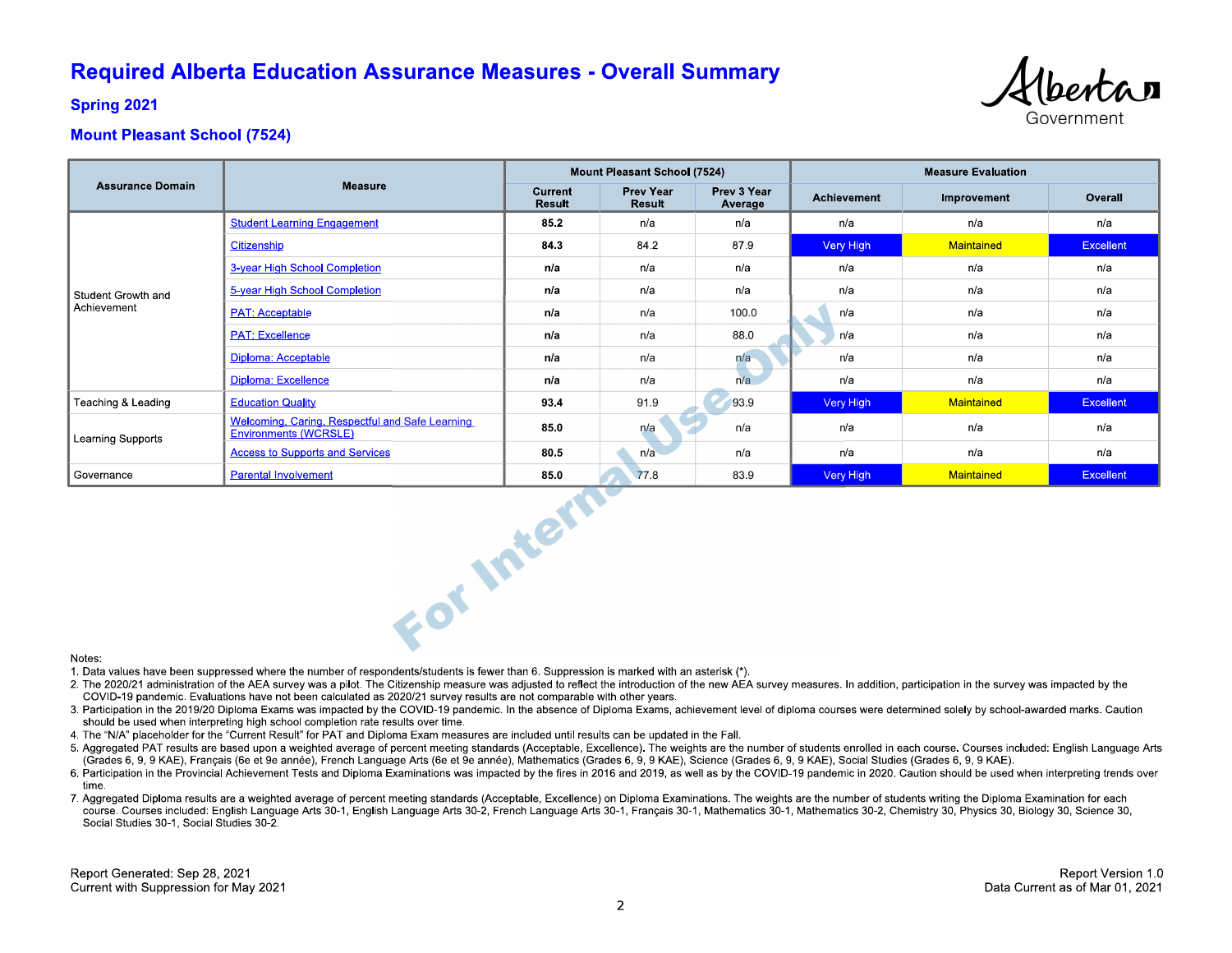#### **Division Priorities 2018-2022**

- 1. Foster growth and success for every student by supporting their journey from early learning through high school completion and beyond.
- 2. Provide welcoming, high quality learning and working environments.
- 3. Enhance public education through communication, engagement and partnerships.

The following SMART (Specific, Measureable, Attainable, Relevant, Time-Framed) goals have been established for the 2021/2022 school year. Select the Division Priority number that the goal supports from the drop-down box. Schools are to set one goal for each priority. Central DU's can set their goals around one or more priorities.

#### **Goal 2: Success for every student**

By June 2022, teachers will continue to deepen their understanding and skill set in the area of literacy and numeracy interventions. Teachers will apply research-based practices in their planning, instruction and regular assessments. Tailored supports will be put in place to respond to individual student areas of need in a timely manner. Interim measures will be used throughout the year to track student academic progress. Indicators of success will include an increase in student achievement evidenced by Division and internal school measures.

**Priority 1**

#### **Goal 1: A focus on well-being and student citizenship**

By June 2022, teacher capacity to support student well-being will be enhanced through ongoing professional development and collaboration related to research-based practices in the area of youth resilience and engagement. Strategies will be implemented to help students build their self-confidence, increase their desire to learn and grow, and advocate for their social and emotional needs. Indicators of success will include an increase in our Welcoming, Caring, Respectful and Safe Learning Environments and Citizenship measures evidenced by the Alberta Education Assurance Survey.

**Priority 2**

#### **Goal 1: Parents as partners**

By June 2022, staff will continue to enhance communication between home and school to promote the active involvement and engagement of families in student learning. Communication practices will demonstrate commitment to relationships with parents by using processes that are engaging, transparent, responsive and accountable. Indicators of success will include feedback from stakeholders and an increase in our Parental Involvement measure evidenced by the Alberta Education Assurance Survey.

**Priority 3**